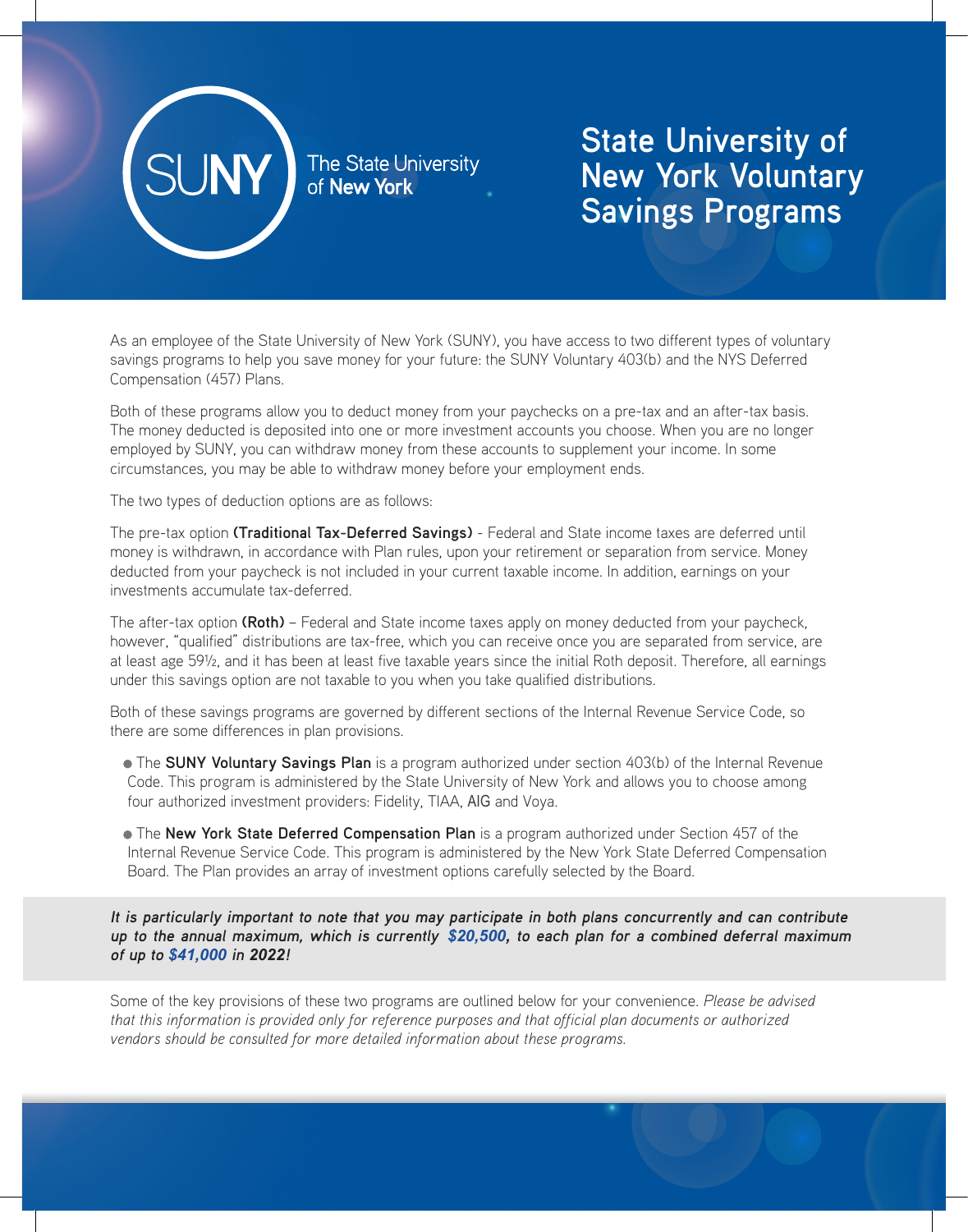## **Comparison between the SUNY Voluntary Savings 403(b) Plan and the New York State Deferred Compensation 457 Plan**

| <b>Plan Feature</b>                                              | <b>SUNY Voluntary Savings</b><br>403(b) Plan Traditional<br>(pre-tax deductions)                                                                                                                                                                                                                                                                                                                                                            | <b>NYS Deferred Compensation</b><br>457 Plan Traditional (pre-tax<br>deductions)                                                                                                                                                                                                                              | <b>Roth Savings options</b><br>(after-tax deductions) for both<br>403(b) and 457 Plans                                                                                                                                       |  |  |
|------------------------------------------------------------------|---------------------------------------------------------------------------------------------------------------------------------------------------------------------------------------------------------------------------------------------------------------------------------------------------------------------------------------------------------------------------------------------------------------------------------------------|---------------------------------------------------------------------------------------------------------------------------------------------------------------------------------------------------------------------------------------------------------------------------------------------------------------|------------------------------------------------------------------------------------------------------------------------------------------------------------------------------------------------------------------------------|--|--|
| <b>Eligibility</b>                                               | All active employees of SUNY are eligible to participate.                                                                                                                                                                                                                                                                                                                                                                                   |                                                                                                                                                                                                                                                                                                               |                                                                                                                                                                                                                              |  |  |
| <b>Maximum</b><br><b>Contribution</b><br>Limit                   | Annual limit for 2022 is \$20,500, \$27,000 if age 50 or<br>older. The contribution limits are separate for 403(b) and 457<br>Plans. An employee can contribute up to the annual Maximum<br>Contribution Limit to each plan separately.                                                                                                                                                                                                     |                                                                                                                                                                                                                                                                                                               | Each Plan allows Roth<br>contributions combined with<br>Traditional contributions up<br>to the Total Annual limit.                                                                                                           |  |  |
| <b>Vesting</b>                                                   | Employee voluntary contributions are fully vested immediately. If you separate from service with<br>SUNY you have the option of leaving your investments in the Plan, transferring assets into a new<br>employer account (if permitted by the other Plan) or rolling money into an Individual Retirement Account<br>(Traditional or Roth IRA).                                                                                              |                                                                                                                                                                                                                                                                                                               |                                                                                                                                                                                                                              |  |  |
| Age 50 Catch-up<br><b>Provision</b>                              | Up to \$6,500 additional annual deductions (for 2022) are permitted for those age 50 and over.                                                                                                                                                                                                                                                                                                                                              |                                                                                                                                                                                                                                                                                                               |                                                                                                                                                                                                                              |  |  |
| Other Catch-up<br><b>Provision</b>                               |                                                                                                                                                                                                                                                                                                                                                                                                                                             | The Special Retirement Catch-up<br>Provision allows participants<br>who have contributed less than<br>the maximum limit in previous<br>years to contribute up to double<br>the regular deferral maximum<br>(\$41,000) in the three years<br>prior to the individual's elected<br>normal retirement age.       | Catch-up provisions are the<br>same as reflected under<br>contributions for each<br>Plan respectively.<br>Each Plan allows Roth<br>contributions combined with<br>Traditional contributions up to<br>the total annual limit. |  |  |
| In-Plan<br><b>Conversions</b><br><b>(Traditional</b><br>to Roth) | Not applicable<br>Plan allows pre-tax traditional assets to be converted to after-tax<br>Roth category. The amount converted is taxable income in the<br>calendar year it is made. Plan conversions into the Roth option are<br>irrevocable. No tax withholding will apply on the conversion. Consult<br>with a tax advisor to see if tax withholding on payroll should be<br>increased or if making an estimated tax payment is necessary. |                                                                                                                                                                                                                                                                                                               |                                                                                                                                                                                                                              |  |  |
| Loans                                                            | Loans are permitted in<br>accordance with Plan rules<br>for active employees, terminated<br>or retired employees are not<br>eligible.<br>A maximum of two outstanding<br>loans are permitted at a time,<br>unless grandfathered, as issued<br>prior to September 4, 2018.                                                                                                                                                                   | Loans are permitted in<br>accordance with Plan rules<br>for active employees.<br>Terminated or retired<br>employees are not eligible.<br>A maximum of one outstanding<br>loan is permitted at a time.                                                                                                         | Loans are not permitted<br>from Roth accounts for the<br>403(b) Plan.                                                                                                                                                        |  |  |
| <b>Hardship</b><br><b>Distributions</b>                          | Hardship distributions are<br>available for participant's<br>immediate and heavy financial<br>need, in accordance with IRS<br>"safe harbor" guidelines.                                                                                                                                                                                                                                                                                     | Unforeseeable Emergency<br>withdrawals are available in<br>accordance with IRS guidelines<br>in the event of severe financial<br>hardship to the participant<br>resulting from extraordinary and<br>unforeseeable circumstances<br>arising as a result of events<br>beyond the control of the<br>participant. | Roth provisions are the same<br>as reflected under Traditional<br>options for each plan<br>respectively.                                                                                                                     |  |  |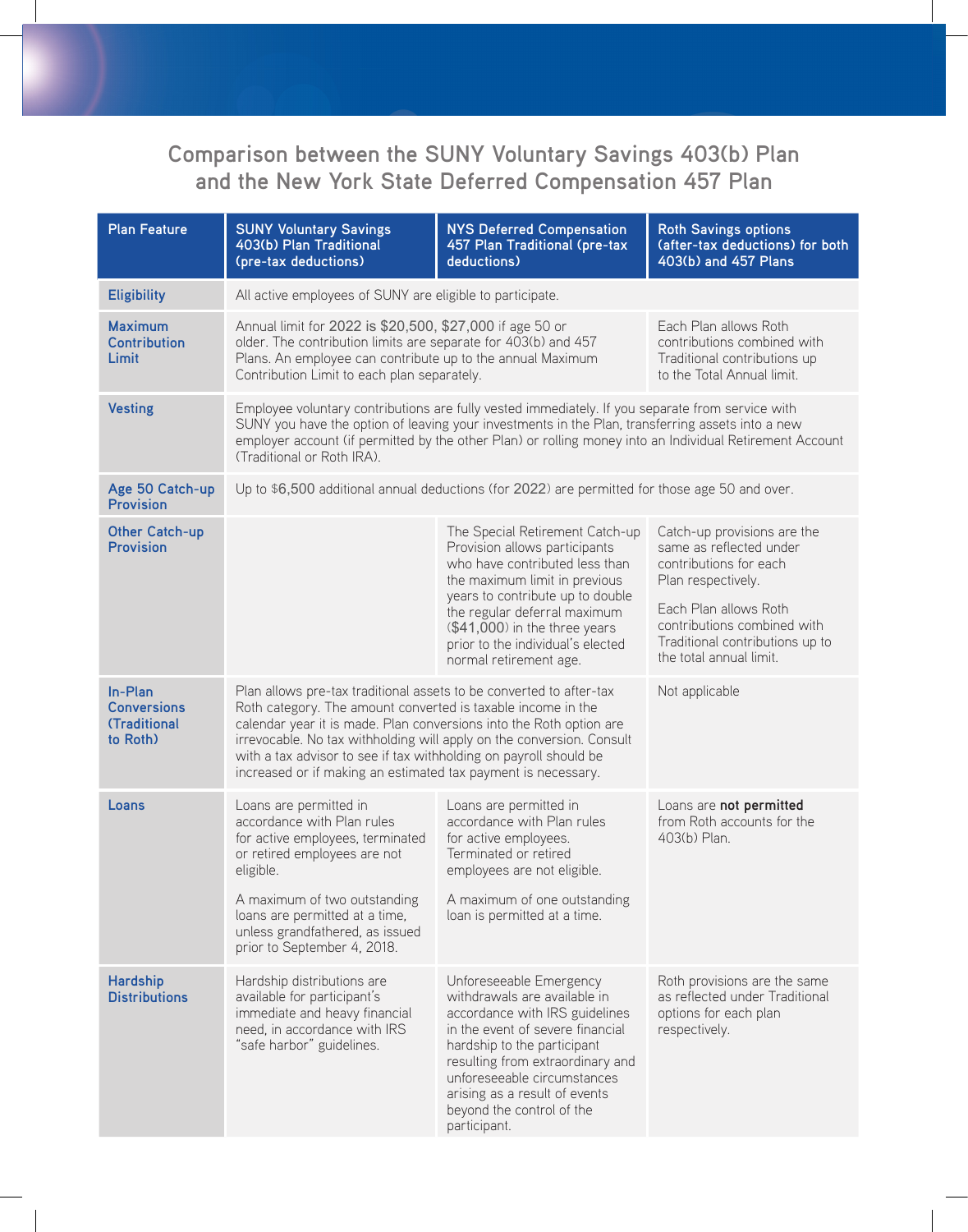| <b>Plan Feature</b>                                    | <b>SUNY Voluntary Savings</b><br>403(b) Plan Traditional<br>(pre-tax deductions)                                                                                                                                                                                                                                                                                                                                                                                                                                                                                                        | <b>NYS Deferred Compensation</b><br>457 Plan Traditional (pre-tax<br>deductions)                                                                                                                                                                   | <b>Roth Savings options</b><br>(after-tax deductions) for both<br>403(b) and 457 Plans                                                                                                                                                                                                                                                                                                                                  |
|--------------------------------------------------------|-----------------------------------------------------------------------------------------------------------------------------------------------------------------------------------------------------------------------------------------------------------------------------------------------------------------------------------------------------------------------------------------------------------------------------------------------------------------------------------------------------------------------------------------------------------------------------------------|----------------------------------------------------------------------------------------------------------------------------------------------------------------------------------------------------------------------------------------------------|-------------------------------------------------------------------------------------------------------------------------------------------------------------------------------------------------------------------------------------------------------------------------------------------------------------------------------------------------------------------------------------------------------------------------|
| Rollovers /<br><b>Transfers into</b><br>the Plan       | Permitted from traditional IRAs, 401(a), 401(k), public 457(b) and<br>other 403(b) plans. Rollovers or Transfers are not permitted from<br>private 457(b) plans.                                                                                                                                                                                                                                                                                                                                                                                                                        |                                                                                                                                                                                                                                                    | Permitted among Roth 403(b),<br>401(a), 401(k) and other public<br>Roth 457(b) plans. Rollovers or<br>Transfers are not permitted from<br>private 457(b) plans.                                                                                                                                                                                                                                                         |
|                                                        |                                                                                                                                                                                                                                                                                                                                                                                                                                                                                                                                                                                         |                                                                                                                                                                                                                                                    | Roth IRAs cannot be rolled into<br>either Plan in accordance with<br>IRS regulations.                                                                                                                                                                                                                                                                                                                                   |
| Rollovers /<br><b>Transfers out</b><br>of the Plan     | After being distribution eligible, rollovers and transfers are permitted<br>among traditional IRAs, 401(a), 401(k), public 457(b) and other<br>403(b) plans.<br>Rollovers into the Plan are always eligible for distribution or<br>Rollover/Transfers from both Plans.                                                                                                                                                                                                                                                                                                                  |                                                                                                                                                                                                                                                    | After being distribution eligible,<br>rollovers and transfers are<br>permitted to the following Roth<br>savings options: IRAs, 401(a),<br>401(k), public 457(b) and other<br>403(b) plans.                                                                                                                                                                                                                              |
|                                                        |                                                                                                                                                                                                                                                                                                                                                                                                                                                                                                                                                                                         |                                                                                                                                                                                                                                                    | Rollovers or Transfers are not<br>permitted from private 457s.                                                                                                                                                                                                                                                                                                                                                          |
| <b>Distribution</b><br><b>(Withdrawal</b><br>Options)  | After age 591/2 if still employed,<br>or any age if no longer employed,<br>death, disability or qualifying<br>hardship.<br>Lump Sums, Systematic<br>Withdrawals, Fixed-period<br>payments, Lifetime Annuities<br>and Required Minimum<br>Distributions (RMD).                                                                                                                                                                                                                                                                                                                           | Must be separated from<br>service, unless qualifying for<br>unforeseeable emergency<br>withdrawals, death<br>or disability.<br>Lump Sums, Periodic payments<br>Withdrawals, Fixed-period<br>payments, and Required<br>Minimum Distributions (RMD). | Eligibility for distributions<br>for Roth Plan investment<br>earnings are the same as<br>reflected under Traditional<br>savings for each respective<br>Plan.<br>Lump Sums, Systematic<br>Withdrawals, Fixed-period<br>payments, and Required<br>Minimum Distributions (RMD).<br>Note; RMD does not apply to<br>Roth IRA, However, it does<br>apply to the Roth SUNY<br>retirement savings options<br>457(b) and 403(b). |
| Income Tax on<br><b>Distributions</b><br>(withdrawals) | Distributions are taxed as ordinary income<br>For New York State income tax purposes, if you are over the age of<br>591/2, you may qualify for a pension and annuity exclusion of up to<br>\$20,000 annually on distributions from SUNY savings plans. This<br>exclusion from New York State taxable income applies to pension<br>and annuity income included in your federal adjusted gross income.<br>For more information on the pension exclusions and other benefits<br>for retired people, see NYS Publication 36, General Information for<br>Senior Citizens and Retired Persons |                                                                                                                                                                                                                                                    | Withdraw your contributions and<br>any earnings tax-free, as long as<br>the distribution is considered<br>"qualified":<br>Made after 5 consecutive tax<br>years since the year of first<br>contribution<br><b>AND</b><br>The distribution is made $-$ after<br>age 591/2, (and separated from<br>service for the Roth 457) or<br>due to death, or disability.                                                           |